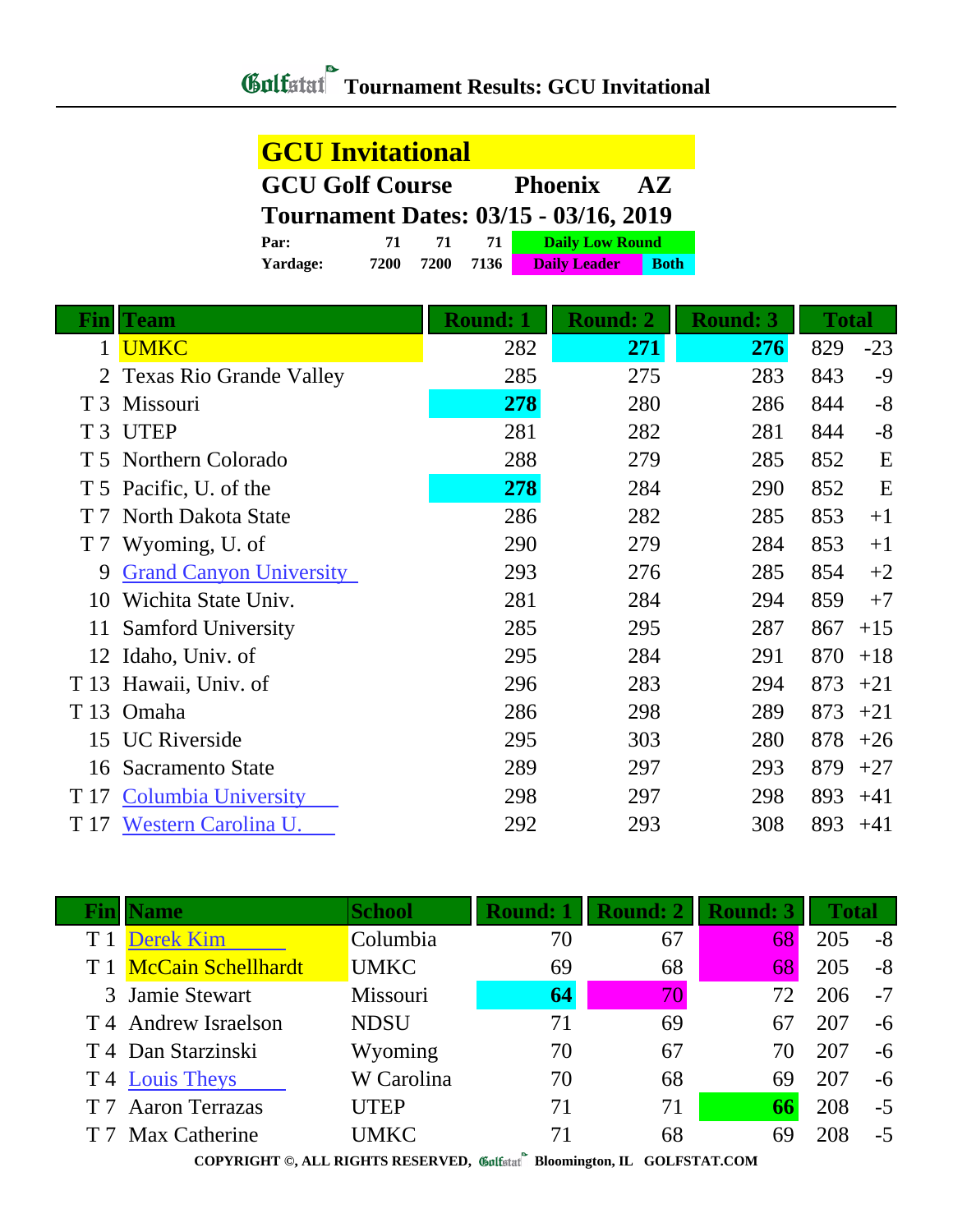| Fin  | <b>Name</b>               | <b>School</b> | <b>Round: 1</b> | Round: 2 | <b>Round: 3</b> | <b>Total</b> |      |
|------|---------------------------|---------------|-----------------|----------|-----------------|--------------|------|
|      | T 7 Oskar Ambrosius       | <b>UTEP</b>   | 68              | 69       | 71              | 208          | $-5$ |
| T 7  | <b>Yannick Emmert</b>     | Wichita St    | 67              | 68       | 73              | 208          | $-5$ |
| T 11 | <b>Enrique Marin</b>      | Idaho         | 68              | 68       | 73              | 209          | $-4$ |
| T 11 | Joel Veenstra             | Idaho         | 73              | 69       | 67              | 209          | $-4$ |
| T 11 | <b>Vitek Novak</b>        | <b>UMKC</b>   | 70              | 68       | 71              | 209          | $-4$ |
|      | T 14 Aaron Walker         | Samford       | 71              | 69       | 70              | 210          | $-3$ |
|      | T 14 Alvaro Hernandez     | <b>UTRGV</b>  | 72              | 68       | 70              | 210          | $-3$ |
|      | T 14 Austin Fox           | Pacific       | 69              | 67       | 74              | 210          | $-3$ |
|      | T 14 Francois Lagraulet   | <b>UMKC</b>   | 75              | 67       | 68              | 210          | $-3$ |
|      | T 14 Van Holmgren         | <b>NDSU</b>   | 69              | 67       | 74              | 210          | $-3$ |
| T 19 | <b>Alex Summers</b>       | <b>UTRGV</b>  | 69              | 71       | 71              | 211          | $-2$ |
| T 19 | Joshua Matz               | N.Colorado    | 74              | 67       | 70              | 211          | $-2$ |
| T 19 | <b>Matt Echelmeier</b>    | Missouri      | 71              | 66       | 74              | 211          | $-2$ |
|      | T 19 Pedro Lamadrid       | <b>UTRGV</b>  | 74              | 67       | 70              | 211          | $-2$ |
| T 19 | <b>Trevor Lampson</b>     | GCU           | 71              | 68       | 72              | 211          | $-2$ |
|      | T 24 Alec Stopperich      | Samford       | 67              | 73       | 72              | 212          | $-1$ |
|      | T 24 Michael Salazar      | GCU           | 73              | 68       | 71              | 212          | $-1$ |
|      | T 24 Rory Franssen        | Missouri      | 71              | 71       | 70              | 212          | $-1$ |
| T 27 | Coby Welch                | N.Colorado    | 73              | 70       | 70              | 213          | E    |
| T 27 | John Murdock              | Wyoming       | 72              | 71       | 70              | 213          | E    |
|      | T 27 Taylor Larsen        | <b>UMKC</b>   | 73              | 70       | 70              | 213          | E    |
| T 30 | <b>Ben Getman</b>         | <b>UTEP</b>   | 73              | 71       | 70              | 214          | $+1$ |
|      | T 30 Jakkapat Horsangchai | Pacific       | 69              | 74       | 71              | 214          | $+1$ |
|      | T 30 Max Sekulic          | GCU           | 73              | 73       | 68              | 214          | $+1$ |
|      | T 30 Sam He               | UC-Rvrside    | 73              | 75       | 66              | 214          | $+1$ |
|      | T 30 Sean Langham         | Idaho         | 73              | 70       | 71              | 214          | $+1$ |
|      | T 35 Carson Little        | GCU           | 71              | 69       | 75              | 215          | $+2$ |
|      | T 35 Trevor Hirata        | Hawaii        | 72              | 70       | 73              | 215          | $+2$ |
|      | T 37 Adam Veenstra        | GCU           | 69              | 73       | 74              | 216          | $+3$ |
|      | T 37 Jack Parker          | Missouri      | 72              | 73       | 71              | 216          | $+3$ |
|      | T 37 Luca Portelli        | <b>UTRGV</b>  | 75              | 69       | 72              | 216          | $+3$ |
|      | T 37 Lucas Johnson        | <b>NDSU</b>   | 73              | 71       | 72              | 216          | $+3$ |
|      | T 37 Nick Hedman          | GCU           | 73              | 72       | 71              | 216          | $+3$ |
|      | T 37 Nick Sharp           | N.Colorado    | 71              | 72       | 73              | 216          | $+3$ |
|      | T 37 Palmer Hays          | Wichita St    | 71              | 71       | 74              | 216          | $+3$ |

**COPYRIGHT ©, ALL RIGHTS RESERVED, Bloomington, IL GOLFSTAT.COM**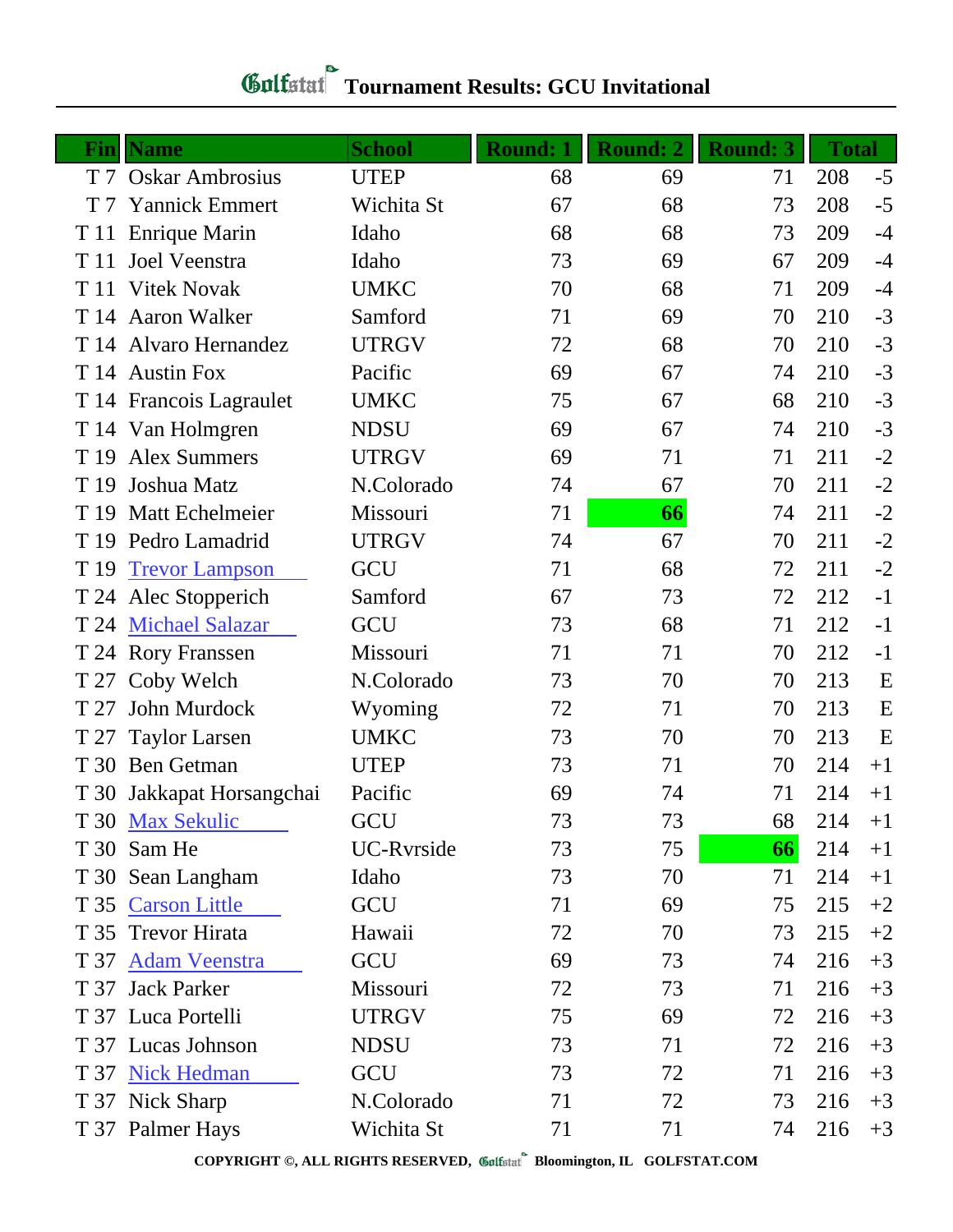| Fin             | <b>Name</b>            | <b>School</b> | <b>Round: 1</b> | <b>Round: 2</b> | <b>Round: 3</b> | <b>Total</b> |      |
|-----------------|------------------------|---------------|-----------------|-----------------|-----------------|--------------|------|
|                 | T 37 Paul Foulquie     | <b>UMKC</b>   | 72              | 71              | 73              | 216          | $+3$ |
| T 37            | <b>Tyler Burnes</b>    | Pacific       | 69              | 69              | 78              | 216          | $+3$ |
| T 37            | <b>Tyler Severin</b>   | Wyoming       | 74              | 72              | 70              | 216          | $+3$ |
| T 37            | Witchayapat Sinsrang   | Omaha         | 72              | 71              | 73              | 216          | $+3$ |
| T 48            | <b>Cullen Chung</b>    | Columbia      | 73              | 70              | 74              | 217          | $+4$ |
| T <sub>48</sub> | <b>Daniel Core</b>     | Columbia      | 72              | 73              | 72              | 217          | $+4$ |
| T <sub>48</sub> | <b>Filip Lundell</b>   | GCU           | 77              | 69              | 71              | 217          | $+4$ |
| T <sub>48</sub> | <b>Jake Chanen</b>     | GCU           | 75              | 71              | 71              | 217          | $+4$ |
| T 48            | Li Chen                | N.Colorado    | 70              | 70              | 77              | 217          | $+4$ |
|                 | T 48 Nick Kagy         | Omaha         | 72              | 75              | 70              | 217          | $+4$ |
|                 | T 54 Cameron Kaneko    | Hawaii        | 75              | 71              | 72              | 218          | $+5$ |
|                 | T 54 Casey Scott       | Pacific       | 71              | 74              | 73              | 218          | $+5$ |
|                 | T 54 Colt Sherrell     | Idaho         | 77              | 68              | 73              | 218          | $+5$ |
|                 | T 54 Eduordo Gonzalez  | <b>UTEP</b>   | 69              | 75              | 74              | 218          | $+5$ |
|                 | T 54 Henry Fisher      | <b>UTRGV</b>  | 70              | 73              | 75              | 218          | $+5$ |
| T 54            | <b>Nick Brisebois</b>  | Columbia      | 76              | 72              | 70              | 218          | $+5$ |
|                 | T 54 Settavut Paradee  | <b>UTEP</b>   | 73              | 71              | 74              | 218          | $+5$ |
|                 | T 54 Tommy Boone       | Missouri      | 71              | 75              | 72              | 218          | $+5$ |
|                 | T 54 Zac Owens         | Wichita St    | 73              | 74              | 71              | 218          | $+5$ |
| T 63            | Cole Christain         | Omaha         | 70              | 77              | 72              | 219          | $+6$ |
| T 63            | Cole Donielson         | <b>UTEP</b>   | 75              | 74              | 70              | 219          | $+6$ |
| T 63            | <b>Matthew Braley</b>  | GCU           | 74              | 71              | 74              | 219          | $+6$ |
|                 | T 66 Beau Forest       | Pacific       | 73              | 75              | 72              | 220          | $+7$ |
|                 | T 66 Christian James   | Sac State     | 72              | 74              | 74              | 220          | $+7$ |
|                 | T 66 Cole Chrisman     | Idaho         | 71              | 72              | 77              | 220          | $+7$ |
|                 | T 66 Harlan Winn       | Samford       | 72              | 75              | 73              | 220          | $+7$ |
|                 | T 66 Justin Ngan       | Hawaii        | 73              | 71              | 76              | 220          | $+7$ |
|                 | T 66 Kirby Coe-Kirkham | Wyoming       | 74              | 72              | 74              | 220          | $+7$ |
|                 | T 66 Nate Deziel       | <b>NDSU</b>   | 73              | 75              | 72              | 220          | $+7$ |
| T 73            | Josh Diaz              | Sac State     | 73              | 76              | 72              | 221          | $+8$ |
|                 | T 73 Ricky Sanders     | Missouri      | 74              | 74              | 73              | 221          | $+8$ |
|                 | T 75 Andrew Spilman    | UC-Rvrside    | 74              | 77              | 71              | 222          | $+9$ |
|                 | T 75 Brock Polhill     | Wichita St    | 74              | 71              | 77              | 222          | $+9$ |
|                 | T 75 Dawson Lewis      | Wichita St    | 70              | 76              | 76              | 222          | $+9$ |
|                 | T 75 Eric Olsem        | Sac State     | 73              | 74              | 75              | 222          | $+9$ |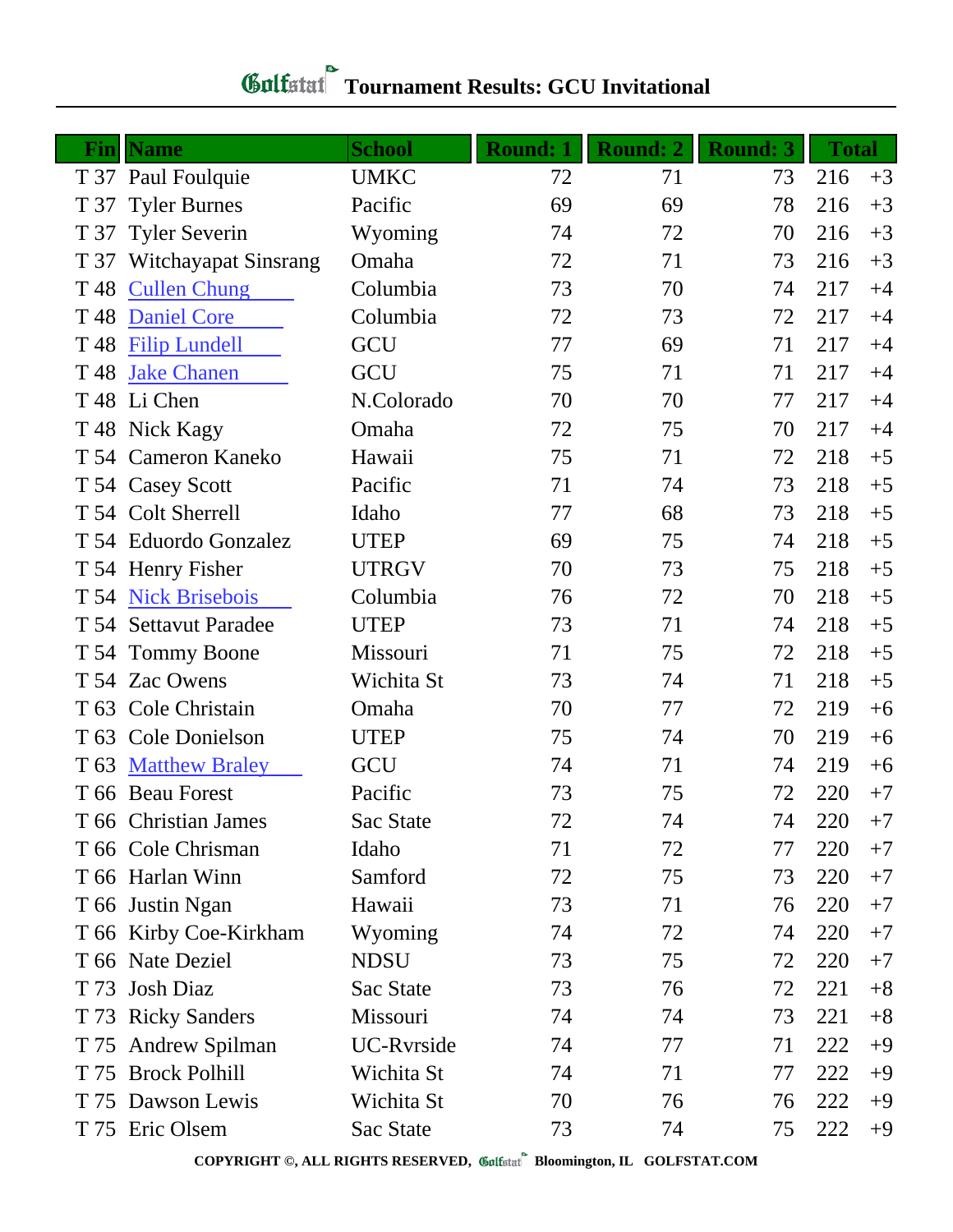| Finl            | <b>Name</b>             | <b>School</b>     | <b>Round: 1</b> | <b>Round: 2</b> | <b>Round: 3</b> | <b>Total</b> |
|-----------------|-------------------------|-------------------|-----------------|-----------------|-----------------|--------------|
|                 | T 75 Jeff Carr          | Sac State         | 77              | 73              | 72              | 222<br>$+9$  |
| T 80            | Carl Underwood          | Wyoming           | 76              | 69              | 78              | $223 + 10$   |
| T 80            | Jack Castiglia          | N.Colorado        | 76              | 75              | 72              | $223 + 10$   |
| T 80            | <b>Matthew Huo</b>      | <b>UC-Ryrside</b> | 76              | 73              | 74              | $223 + 10$   |
| T 80            | Thi Chantrakantanond    | Omaha             | 72              | 77              | 74              | $223 + 10$   |
|                 | T 84 Jimmy Dales        | Wyoming           | 82              | 68              | 74              | $224 + 11$   |
| T 84            | <b>John Robertson</b>   | Columbia          | 75              | 75              | 74              | $224 + 11$   |
| T 84            | <b>TJ Nolan</b>         | GCU               | 73              | 77              | 74              | $224 + 11$   |
|                 | T 84 Zach Caudill       | W Carolina        | 68              | 77              | 79              | $224 + 11$   |
|                 | T 88 Bryden Salvador    | Hawaii            | 76              | 71              | 78              | $225 + 12$   |
| T 88            | Dax Wallat              | <b>NDSU</b>       | 76              | 77              | 72              | $225 + 12$   |
|                 | T 88 Ethan Davidson     | Sac State         | 71              | 78              | 76              | $225 + 12$   |
|                 | T 88 Jed Baranczyk      | <b>NDSU</b>       | 74              | 75              | 76              | $225 + 12$   |
| T 88            | Joseph Glenn            | Idaho             | 77              | 71              | 77              | $225 + 12$   |
| T 88            | <b>Josh Berze</b>       | Samford           | 75              | 78              | 72              | $225 + 12$   |
|                 | T 88 Michael Wong       | <b>UC-Ryrside</b> | 76              | 80              | 69              | $225 + 12$   |
| T 95            | Jared Edeen             | Wyoming           | 74              | 77              | 75              | $226 + 13$   |
| T <sub>95</sub> | <b>Tumi Kuld</b>        | W Carolina        | 73              | 74              | 79              | $226 + 13$   |
| T 97            | <b>John Kim</b>         | Columbia          | 80              | 74              | 73              | $227 + 14$   |
| T 97            | Jun Seung Yi            | UC-Ryrside        | 72              | 78              | 77              | $227 + 14$   |
|                 | T 97 Luigi Botta        | Missouri          | 74              | 76              | 77              | $227 + 14$   |
| T 97            | Pat Healy               | Columbia          | 78              | 75              | 74              | $227 + 14$   |
| T 101           | <b>Arjun Puri</b>       | Columbia          | 75              | 75              | 79              | $229 + 16$   |
| T 101           | <b>Travis Hansen</b>    | Idaho             | $77\,$          | 78              | 74              | $229 + 16$   |
| T 103           | Justin Arcano           | Hawaii            | 79              | 79              | 73              | $231 + 18$   |
|                 | T 103 Will Holmgren     | <b>NDSU</b>       | 79              | 76              | 76              | $231 + 18$   |
|                 | 105 Dan Terrell         | Columbia          | 76              | 77              | 79              | $232 + 19$   |
|                 | 106 Austin Rains        | Samford           | 79              | 79              | 76              | $234 + 21$   |
| T 107           | <b>Chandler Metz</b>    | W Carolina        | 77              | 79              | 79              | $235 +22$    |
|                 | T 107 Parker Waters     | Omaha             | 78              | 75              | 82              | $235 + 22$   |
| T 107           | <b>Sunny Yan</b>        | Columbia          | 74              | 80              | 81              | $235 +22$    |
| 110             | <b>George Whitbread</b> | W Carolina        | 81              | 74              | 81              | $236 + 23$   |
| 111             | <b>Michael Coe</b>      | W Carolina        | 83              | 78              | 81              | $242 + 29$   |
|                 | 112 Klaus Ganter        | Idaho             | 81              | 84              | 87              | $252 + 39$   |